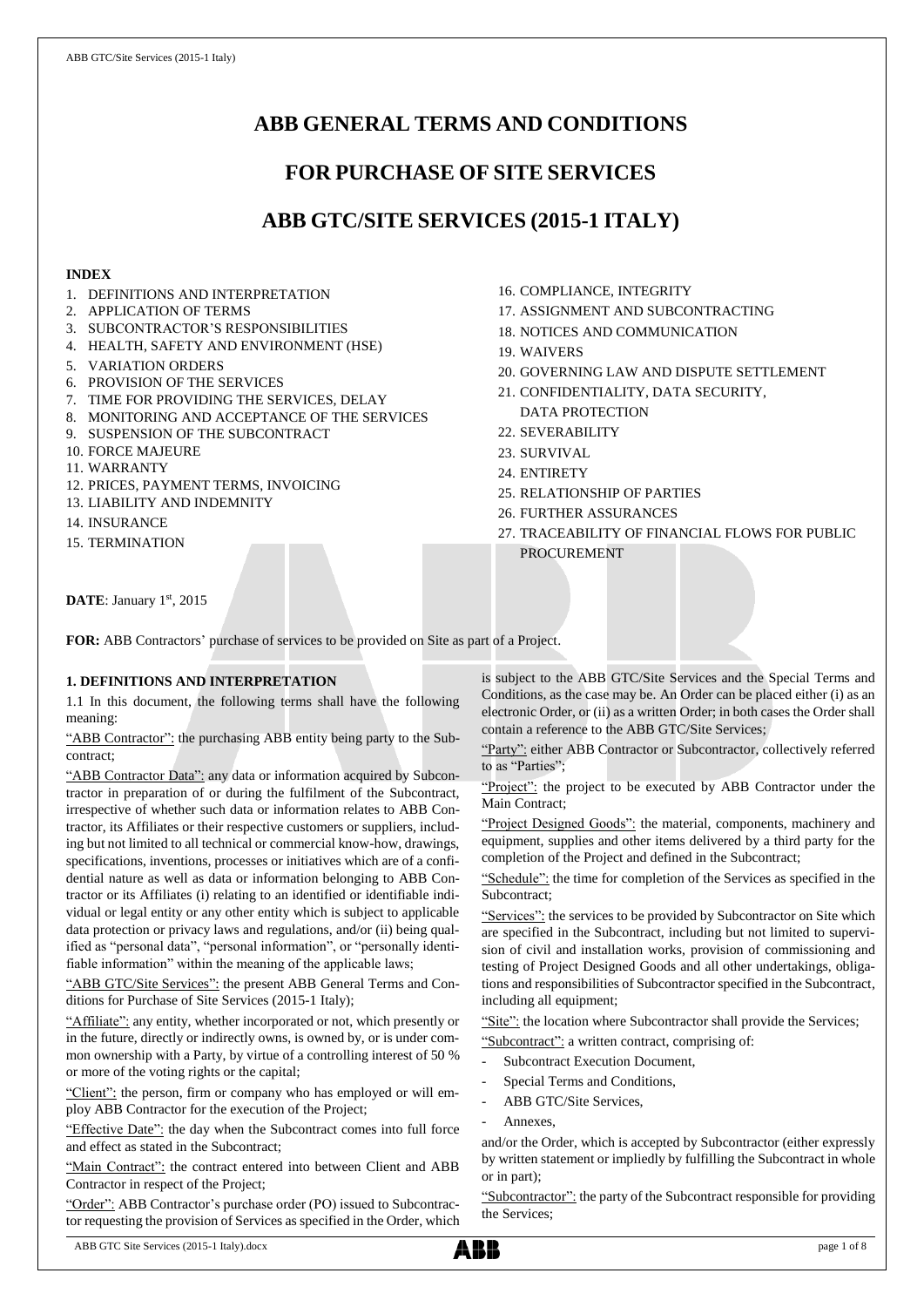"Subcontract Price": the price to be paid by ABB Contractor to Subcontractor as specified in the Subcontract;

"Variation Order": a change to the Subcontract such as to alter the Schedule, and to amend, to omit, to add to, or otherwise to change the Services or any parts thereof.

1.2 Unless otherwise specified in the present ABB GTC/Site Services or the Subcontract:

1.2.1 References to Clauses are to Clauses of the ABB GTC/Site Services;

1.2.2 Headings to Clauses are for convenience only and do not affect the interpretation of the ABB GTC/Site Services;

1.2.3 The use of the singular includes the plural and vice versa.

1.3 Capitalized terms used in the ABB GTC/Site Services and the Subcontract shall have the meaning and shall be interpreted in the way described under Clause 1.1 above or as otherwise expressly defined in the ABB GTC/Site Services, or the Subcontract.

#### **2. APPLICATION OF TERMS**

2.1 The Subcontract, including the ABB GTC/Site Services, shall be the exclusive terms and conditions upon which ABB Contractor is willing to deal with Subcontractor, and the terms of the Subcontract, including the ABB GTC/Site Services, shall govern the contractual relationship between ABB Contractor and Subcontractor.

2.2 No terms or conditions endorsed upon, delivered with or contained in Subcontractor's quotations, acknowledgements or acceptances, specifications or similar documents will form part of the Subcontract, and Subcontractor waives any right which it otherwise might have to rely on such other terms or conditions.

2.3 Any amendment to the Subcontract or deviations from the provisions of the Subcontract shall have no effect unless expressly agreed in writing by the Parties.

#### **3. SUBCONTRACTOR'S RESPONSIBILITIES**

3.1 Subcontractor shall provide the Services:

3.1.1 in accordance with the applicable laws and regulations;

3.1.2 in accordance with the quality standards stated under Clause 11.1 and further specified in the Subcontract;

3.1.3 free from defects and from any rights of third parties;

3.1.4 on the dates specified in the Schedule;

3.1.5 in the quantity specified in the Subcontract; and

3.1.6 in accordance with ABB Contractor's instructions which may be issued from time to time; and

3.1.7 by skilled, experienced and competent engineers, foremen and labour, hired in numbers necessary for the proper and timely provision of the Services.

3.2 Subcontractor shall not substitute or modify any of the Services without ABB Contractor's prior written approval.

3.3 Subcontractor shall access the Site only with ABB Contractor's prior written approval. ABB Contractor shall grant Subcontractor access to the respective portions of the Site (as may be required in accordance with the Schedule) to enable Subcontractor to perform its obligations under the Subcontract.

3.4 Subcontractor shall co-operate with ABB Contractor's request in scheduling and providing the Services to avoid conflict or interference with work provided by other contractors and third parties at Site.

3.5 Subcontractor shall co-ordinate the performance of the Services with ABB Contractor's Site management, taking into account the conditions prevailing on the Site. Subcontractor shall supply all equipment relevant to the Services to be provided and special tools of whatever kind, commissioning spares and consumables required for these Services. For the avoidance of doubt, special tools shall include all items required to work on the instrumentation and the control equipment and to install, set-up and configure the controls and transmitters provided with the Project Designed Goods. All spare parts, special tools and consumables shall become the property of ABB Contractor.

3.6 Subcontractor shall in a timely manner obtain and pay for all permits, licenses, visas and approvals necessary to allow its personnel to execute the Services in accordance with the Schedule. Personnel shall comply with particular country specific travel safety instructions and/or restrictions as provided by ABB Contractor. Subcontractor shall employ and provide sufficient number of competent and experienced personnel for the execution of the Services. Upon ABB Contractor's request Subcontractor shall remove forthwith from the Site any person who, in the opinion of ABB Contractor, misconducts or is incompetent or negligent. Any person so removed shall be replaced within fifteen (15) calendar days by a competent substitute. All costs relating to such removal shall be borne by Subcontractor. Subcontractor shall employ only persons free from contagious diseases. Subcontractor shall, if requested by ABB Contractor, perform medical examination of his employees and provide ABB Contractor with the results of such examination, unless such provision would violate applicable laws.

3.7 Subcontractor shall satisfy itself as to the specifics of the Site, and all aspects thereof insofar as they affect the execution of the Services. Subcontractor shall also satisfy itself as to the means of access to the Site, the accommodation which may be required, the extent and nature of work and materials necessary for execution and completion of the Services, and whether Subcontractor has reasonably considered all such aspects in the Subcontract Price.

3.8 ABB Contractor may request Subcontractor to nominate and use a local sub-supplier to provide Services in the country of Site and to enter into the respective supply agreement with such sub-supplier. If Subcontractor nominates a sub-supplier for this purpose, Subcontractor warrants and undertakes to ABB Contractor that Subcontractor will coordinate its respective duties and obligations with the duties and obligations of that sub-supplier. Subcontractor will also ensure that Subcontractor and its sub-supplier jointly provide the supervision of the installation, commissioning of the Project Designed Goods and perform all work incidental thereto and/or otherwise necessary to ensure that the Project Designed Goods are completed and operational in accordance with the Subcontract.

3.9 Subcontractor shall be responsible for any activities performed by its employees in relation to the Subcontract, and in particular the following shall apply:

3.9.1 Subcontractor assumes full and exclusive responsibility for any accident or occupational disease occurred to its employees in relation to the performance of the Subcontract.

3.9.2 It is expressly agreed that the Subcontract does not imply any employment relationship between ABB Contractor and Subcontractor, or between ABB Contractor and Subcontractor's employees assigned to the execution of the Subcontract. ABB Contractor shall remain free of any direct or indirect responsibility or liability for labour, social security or taxes with respect to Subcontractor and its employees assigned to the performance of the Subcontract.

3.9.3 Subcontractor shall hire in its own name all employees required to perform effectively the Subcontract, who shall under no circumstances act as ABB Contractor's employees.

3.9.4 Subcontractor shall be solely and exclusively responsible for any claims and/or lawsuits filed by its employees and – unless caused by ABB Contractor's gross negligence or intentional act – hold ABB Contractor entirely safe and harmless from such claims and/or lawsuits. Subcontractor undertakes to voluntarily appear in court, recognizing its status as sole and exclusive employer, and to provide ABB Contractor with any and all requested documentation necessary to ensure proper legal defence of ABB Contractor in court.

3.9.5 ABB Contractor is authorized to make any payments due to Subcontractor's employees performing the Subcontract, in order to avoid lawsuits. Such payments may be made through withholding Subcontractor's credits, through offsetting or in any other way. Subcontractor shall provide any support requested by ABB Contractor with regard to such payments and indemnify ABB Contractor for any payments made.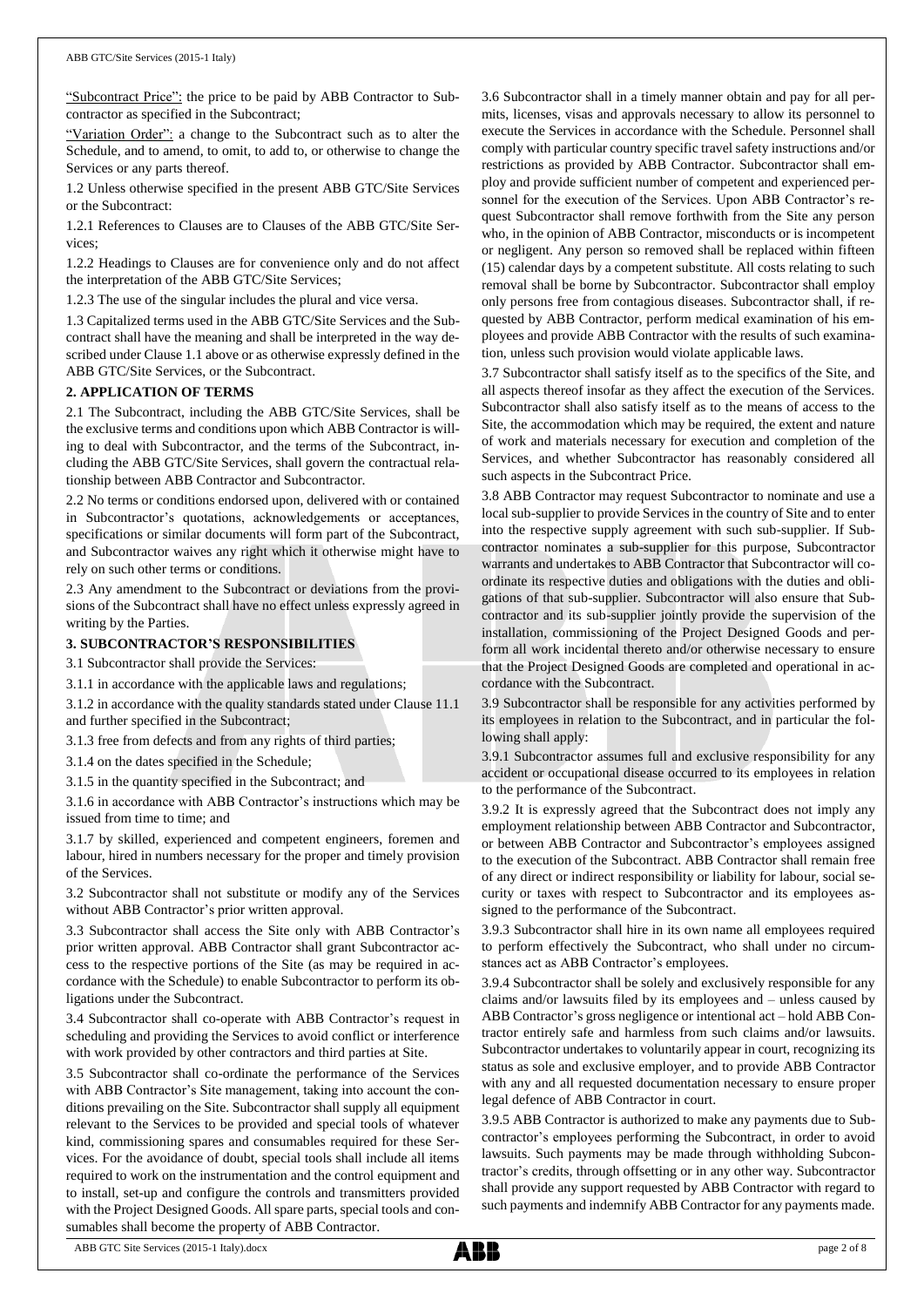#### **4. HEALTH, SAFETY AND ENVIRONMENT (HSE)**

4.1 Subcontractor shall comply and ensure compliance by any of its employees and subcontractors with all applicable laws relating to HSE throughout the performance of the Subcontract.

4.2 Subcontractor shall comply with (i) ABB Contractor's HSE instructions for the Site and ABB's Code of Practice for Safe Working (as referred to in the Special Terms and Conditions), (ii) Client's instructions concerning HSE at Site and (iii) applicable industry standards and good engineering practice.

4.3 Subcontractor shall ensure that all its personnel, and its subcontractors' personnel, working on Site shall have received relevant training and induction before being allowed to work on Site. Subcontractor shall immediately remove from Site any person who, in ABB Contractor's opinion, fails to comply with the provisions of the relevant legislation, regulations and rules as appropriate or such other HSE legislation, which from time to time may be in force.

4.4 Subcontractor shall be solely responsible for the health and safety of all its employees and subcontractors at Site and shall immediately advise ABB Contractor and the relevant authority, if so required, of the occurrence of any accident, incident or near-miss on or about the Site or otherwise in connection with the provision of the Services. Within twenty four (24) hours after the occurrence of any such accident, incident or near-miss, Subcontractor shall furnish ABB Contractor with a written report, which shall be followed within fourteen (14) calendar days by a final report. Subcontractor shall also provide such a report to the appropriate authority when required. This procedure shall not relieve Subcontractor from the full responsibility to protect persons and property, and from its liability for damages.

4.5 Subcontractor shall notify ABB Contractor of all hazardous materials (as such term is defined in applicable laws or regulations) to be used for the commissioning and/or testing of the Project Designed Goods. Subcontractor shall furnish ABB Contractor with copies of all applicable material safety data sheets and provide any appropriate special handling instructions no later than ten (10) calendar days prior to the provision of the Services.

#### **5. VARIATION ORDERS**

ABB Contractor may issue, in the standard form provided in the Annexes, Variation Orders to Subcontractor to alter the Schedule, to amend, omit, add to, or otherwise change the Services or any parts thereof. Subcontractor shall carry out such Variation Orders only upon receipt of written Variation Order and continue to be bound by the provisions of the Subcontract. The value of each Variation Order shall then be added to or deducted from the Subcontract Price, as appropriate; agreed unit prices shall continue to apply. The Variation Order shall, as the case may be, express the amount of time by virtue of which the Schedule shall be shortened or extended. Subcontractor shall not postpone or delay the performance of a Variation Order on the grounds of dispute, or that it is subject to acceptance by Subcontractor, or agreeing to the value amount, and/or time extension to Schedule.

#### **6. PROVISION OF THE SERVICES**

6.1 Subcontractor shall provide the Services and meet the Schedule both as specified in the Subcontract. Partial performance is not accepted unless confirmed or requested by ABB Contractor in writing.

6.2 Subcontractor shall submit for ABB Contractor's approval a detailed execution plan (including agreed milestones as specified in the Subcontract) for the performance of the Subcontract and shall assist ABB Contractor with regard to the scheduling and planning process, and cooperate with ABB Contractor in all respects of the Subcontract scheduling and planning.

6.3 Unless requested otherwise, Subcontractor shall at least monthly in the form requested by ABB Contractor, report the status of the provision of the Services. Subcontractor shall anticipate that the Services may be interfered with or incidentally delayed from time to time due to concurrent performance of work by others. The report shall be provided to ABB Contractor within five (5) calendar days from the end of the

month covered by the report. If the provision of the Services or any part thereof is behind the Schedule, Subcontractor shall submit in writing a recovery plan specifying its activities for reaching compliance with the Schedule. Upon ABB Contractor's request, Subcontractor shall provide ABB Contractor at any time with all information regarding the provision of the Services. ABB Contractor shall have the right to withhold payments under the Subcontract if Subcontractor fails to submit any of the reports.

6.4 Subcontractor must indicate latest at the time of acceptance of the Subcontract the customs tariff numbers of the country of consignment and the countries of origin for all Services. For controlled Services, the relevant national export control numbers must be indicated and, if the Services are subject to U.S. export regulations, the U.S. Export Control Classification Numbers (ECCN) or classification numbers of the International Traffic In Arms Regulations (ITAR) must be specified. Proofs of preferential origin as well as conformity declarations and marks of the country of consignment or destination are to be submitted without being requested; certificates of origin upon request.

#### **7. TIME FOR PROVIDING THE SERVICES, DELAY**

7.1 If Subcontractor does not comply with the Schedule, ABB Contractor reserves the right to instruct Subcontractor in writing to expedite its performance under the Subcontract. Subcontractor shall take such measures (in accordance with ABB Contractor's instructions) as required for acceleration of progress so as to complete the provision of the Services, or the relevant part thereof, on time. Subcontractor shall not be entitled to any additional payment for taking such steps to accelerate the work to meet the Schedule. Subcontractor shall notify ABB Contractor in writing within twenty four (24) hours of the occurrence and cause of any delay and also to make every effort to minimise or mitigate the costs or the consequences of such delay.

7.2 If Subcontractor fails to provide the Services in accordance with the Schedule, Subcontractor shall pay to ABB Contractor liquidated damages for this default. The liquidated damages shall be payable at a rate specified in the Subcontract. Subcontractor shall pay the liquidated damages upon written demand or upon receipt of an invoice from ABB Contractor. The amount of liquidated damages may be deducted by ABB Contractor from any payments due or which may become due to Subcontractor without prejudice to any other recovery method. The payment of such liquidated damages shall not relieve Subcontractor from any of its obligations and liabilities under the Subcontract.

7.3 If the delay in providing the Services is such that ABB Contractor is entitled to maximum liquidated damages and if the Services are still not provided, ABB Contractor may in writing demand provision of the Services within a final reasonable period which shall not be less than one week.

7.4 If Subcontractor does not provide the Services within such final period and this is not due to any circumstance for which ABB Contractor is responsible, then ABB Contractor reserves the right to:

7.4.1 terminate the Subcontract pursuant to Clause 15 (Termination);

7.4.2 refuse any subsequent provision of the Services which Subcontractor attempts to make;

7.4.3 recover from Subcontractor any costs or expenditure incurred by ABB Contractor in obtaining the services in substitution from another Subcontractor;

7.4.4 claim in addition to liquidated damages under Clause 7 for any additional costs, losses or damages incurred whatsoever by ABB Contractor which are reasonably attributable to Subcontractor's failure to comply with the Subcontract.

7.5 ABB Contractor shall also have the right to terminate the Subcontract by notice in writing to the Subcontractor, if it is clear from the circumstances that there will occur a delay in providing the Services which under Clause 7 would entitle ABB Contractor to maximum liquidated damages.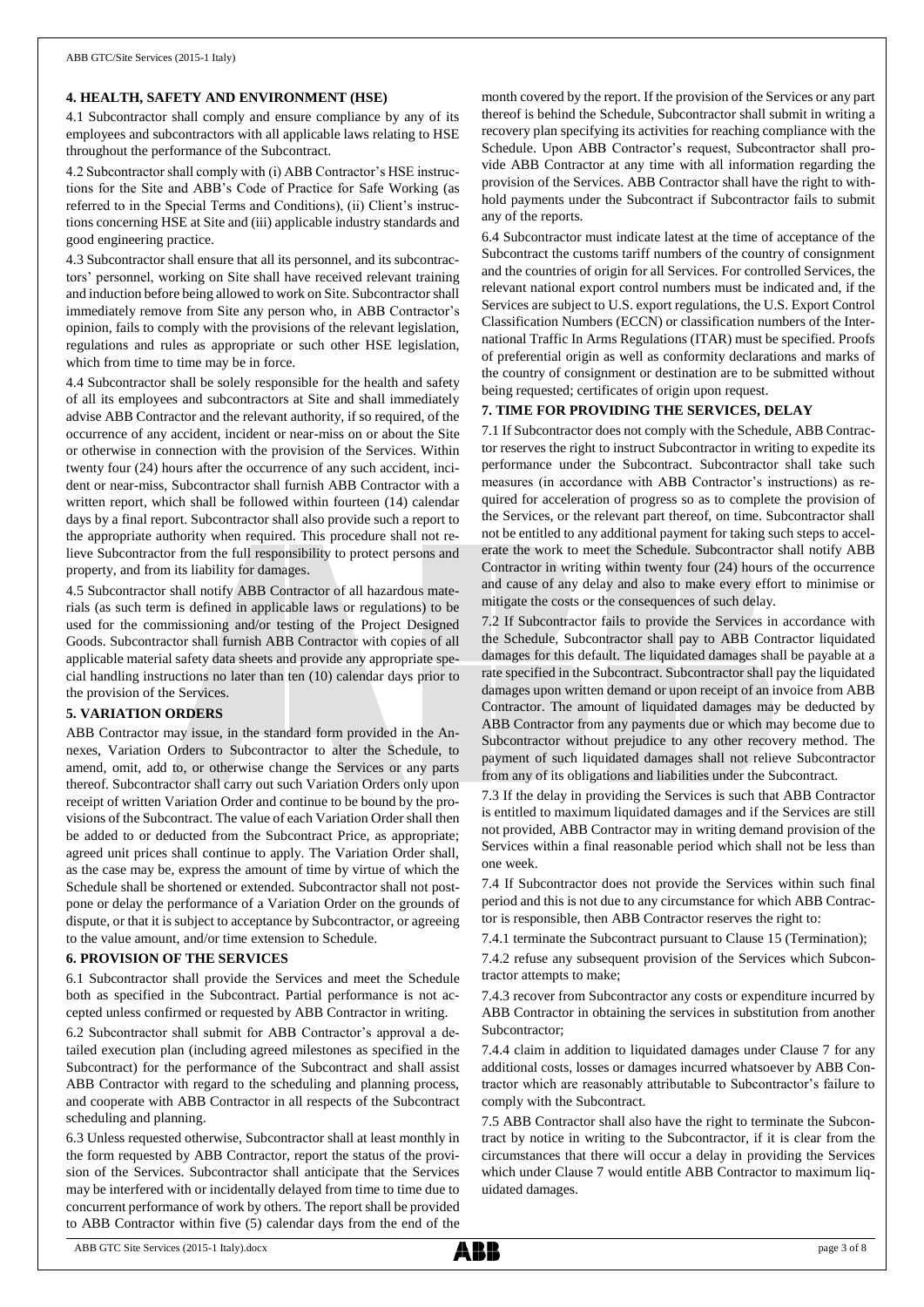#### **8. MONITORING AND ACCEPTANCE OF THE SERVICES**

8.1 Subcontractor shall allow ABB Contractor and/or its authorised representatives to monitor the provision of the Services at any time.

8.2 Notwithstanding any monitoring, Subcontractor shall remain fully responsible for the Services' compliance with the Order. This applies whether or not ABB Contractor has exercised its right of monitoring and shall not limit Subcontractor's obligations under the Order. For the avoidance of doubt, monitoring of Services by ABB Contractor Customer and/or its authorised representatives shall in no event exempt Subcontractor from or limit Subcontractor's warranties or liability in any way.

8.3 ABB Contractor shall not be deemed to have accepted any Services until it has had a reasonable time to review them following completion or, in the case of a defective performance, until a reasonable time after such defective performance has become apparent. Such reasonable time period shall be determined by the specifics of the Services, the defective performance and the circumstances of the provision of the Services.

#### **9. SUSPENSION OF THE SUBCONTRACT**

9.1 ABB Contractor shall have the right to suspend performance of the Subcontract at any time for convenience for a period of 90 calendar days in the aggregate without any compensation to Subcontractor. In case the suspension extends beyond 90 calendar days, Subcontractor shall be compensated by ABB Contractor for the direct and reasonable incurred costs of such suspension, such as cost of protection, storage and insurance. The agreed time for performance of the Subcontract or the concerned part thereof shall be extended by the time period of the suspension.

9.2 If the suspension of the Subcontract is caused or requested by Client, Subcontractor shall be entitled only to a compensation as specified in the Subcontract and to the extent paid by Client.

9.3 Subcontractor shall suspend the performance of the Subcontract or any part thereof, including postponing the provision of the Services, for such times and in such manner as ABB Contractor considers necessary (i) for proper HSE or execution of the Subcontract, or (ii) due to any default by Subcontractor, in which case Subcontractor shall bear all costs and be liable for the delay arising from such suspension.

9.4 Subcontractor shall have no right to suspend performance of the **Subcontract.** 

#### **10. FORCE MAJEURE**

10.1 Neither Party shall be liable for any delay in performing or for failure to perform its obligations under the Subcontract if the delay or failure results from an event of "Force Majeure", provided that the affected Party serves notice to the other Party within five (5) calendar days from occurrence of the respective event of Force Majeure.

10.2 "Force Majeure" means the occurrence of any event which is unforeseeable and beyond the control of the Party affected that results in the failure or delay by such Party of some performance under the Subcontract, in full or part. Each Party shall use its reasonable endeavours to minimise the effects of any event of Force Majeure.

#### **11. WARRANTY**

11.1 Subcontractor warrants that the Services:

11.1.1 comply with the Subcontract, including but not limited to any specification as stipulated in the Subcontract, and with good engineering practices;

11.1.2 are fit for the particular purpose of the Project, whether expressly or impliedly made known to Subcontractor in the Subcontract;

11.1.3 are free from defects; and

11.1.4 comply with Clauses 3.1.1 and 16 (Compliance, Integrity).

11.2 The warranty period shall be thirty six (36) months from acceptance of the Services.

11.3 In the event of a breach of warranty, the entire warranty period of Clause 11.2 shall be restarted upon Client's and/or ABB Contractor's written confirmation the Services are no longer defective.

11.4 In case of non-compliance with the warranty provided under this Clause 11, ABB Contractor shall be entitled to enforce one or more of the following remedies at Subcontractor's own expense and risk:

11.4.1 to give Subcontractor the opportunity to carry out any additional work necessary to ensure that the terms and conditions of the Subcontract are fulfilled within twenty (20) calendar days from ABB Contractor's notice;

11.4.2 to carry out (or to instruct a third party to carry out) any additional work necessary to make the Services comply with the Subcontract;

11.4.3 to obtain from Subcontractor prompt replacement of the noncompliant Services by other Services conforming with the Subcontract; 11.4.4 to refuse to accept any further provision of the Services, but without exemption from Subcontractor's liability for the defective Services;

11.4.5 to claim such costs and damages as may have been sustained by ABB Contractor as a result of Subcontractor's breach or failure;

11.4.6 to terminate the Subcontract in accordance with Clause 15.1.

11.5 The rights and remedies available to ABB Contractor and contained in the Subcontract are cumulative and are not exclusive of any rights or remedies available under warranty, at law or in equity.

#### **12. PRICES, PAYMENT TERMS, INVOICING**

12.1 The Subcontract Price shall be deemed to cover the fulfilment by Subcontractor of all its obligations under the Subcontract and include the costs of the Services specified and the costs for everything, including but not limited to supervision, fees, taxes, duties, transportation, profit, overhead, licences, permits, and travel, whether indicated or described or not, which is necessary for the provision of the Services.

12.2 The prices stipulated in the Subcontract are fixed unless otherwise provided in a Variation Order.

12.3 The payment terms and the applicable procedures shall be specified in the Subcontract.

12.4 Subcontractor shall submit invoices complying with Subcontractor's and ABB Contractor's applicable local mandatory law, generally accepted accounting principles and ABB Contractor requirements set forth in the Subcontract, which shall contain the following minimum information: Subcontractor name, address and reference person including contact details (telephone, e-mail etc.); invoice date; invoice number; Order number (same as stated in the Order); Subcontractor number (same as stated in the Order); address of ABB Contractor; quantity; specification of Services supplied; price (total amount invoiced); currency; tax or VAT amount; tax or VAT number; Authorized Economic Operator and/or Approved Exporter Authorization number and/or other customs identification number, if applicable.

12.5 Invoices shall be accompanied by interim release of liens or privileges and shall be issued to ABB Contractor as stated in the Subcontract. Invoices shall be sent to the invoice address specified in the Subcontract. The submission of an invoice shall be deemed to be a confirmation by Subcontractor that it has no additional claims, except as may already have been submitted in writing, for anything that has occurred up to and including the last day of the period covered by such invoice.

12.6 Subcontractor shall make payment in due time for all equipment and labour used in, or in connection with, the performance of the Subcontract in order to avoid the imposition of any lien or privilege against any portion of the Services and/or the Project. In the event of the imposition of any such lien or privilege by any person who has supplied any such equipment or labour, or by any other person claiming by, through or under Subcontractor, Subcontractor shall, at its own expense, promptly take any and all action as may be necessary to cause such lien or privilege to be released or discharged. Subcontractor shall furnish satisfactory evidence, when requested by ABB Contractor, to verify compliance with the above. In the alternative, ABB Contractor may pay to release the lien and withhold such amounts from Subcontractor.

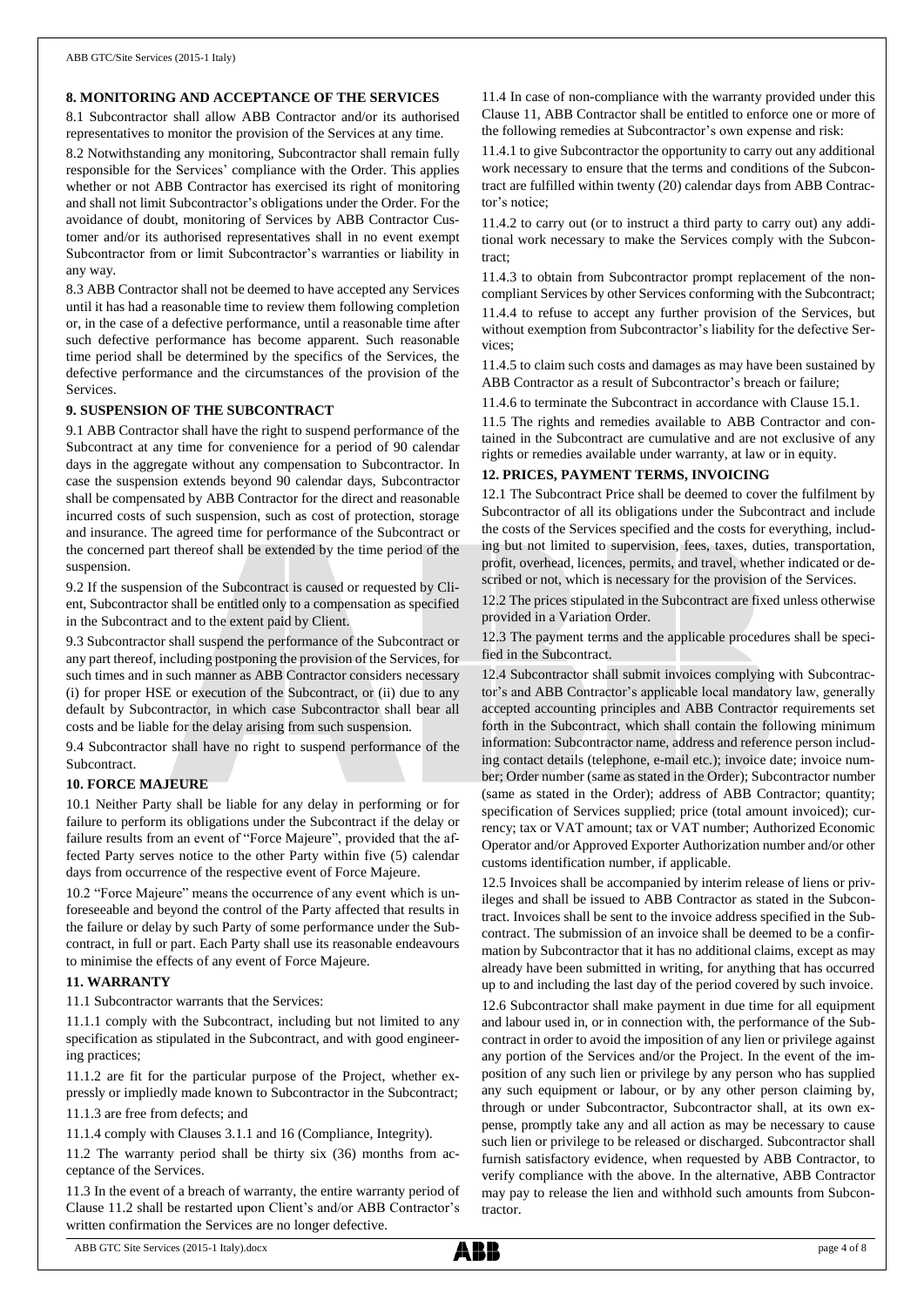12.7 ABB Contractor shall have the right to withhold the whole or part of any payment to Subcontractor which, in the opinion of ABB Contractor, is necessary for protection of ABB Contractor from loss on account of claims against Subcontractor, or failure by Subcontractor to make due payments to its sub-suppliers or employees, or not having paid taxes, dues and social insurance contributions. ABB Contractor reserves the right to set off such amount owed to Subcontractor, or withhold payment for Services not provided in accordance with the Subcontract. However, Subcontractor shall not be entitled to set off any amounts owed by ABB Contractor to Subcontractor, unless prior approval has been granted by ABB Contractor in writing.

### **13. LIABILITY AND INDEMNITY**

13.1 Subcontractor shall indemnify ABB Contractor against all liabilities, losses, damages, injuries, cost, expenses, actions, suits, claims, demands, charges or expenses whatsoever arising in connection with death or injury suffered by persons employed by Subcontractor or any of its sub-suppliers.

13.2 Without prejudice to applicable mandatory law or unless otherwise agreed between the Parties, Subcontractor shall compensate/indemnify ABB Contractor and Client for all liabilities, losses, damages, injuries, cost, actions, suits, claims, demands, charges or expenses whatsoever arising out of or in connection with the performance of the Subcontract and/or the Services (i) for Subcontractor's breaches of the Subcontract, and (ii) for any claim made by a third party (including employees of Subcontractor) against ABB Contractor in connection with the Services and to the extent that the respective liability, loss, damage, injury, cost or expense was caused by or arises from acts or omissions of Subcontractor and/or from the Services.

13.3 Subcontractor shall be responsible for the acts, omissions, defaults, negligence or obligations of any of its sub-suppliers, its agents, servants or workmen as fully as if they were the acts, omissions, defaults, negligence or obligations of Subcontractor.

13.4 ABB Contractor reserves the right to set off any indemnity/liability claims under the Subcontract against any amounts owed to Subcontractor.

13.5 For any indemnity obligations, Subcontractor shall defend ABB Contractor at its cost against any third party claims upon ABB Contractor's request.

#### **14. INSURANCE**

14.1 Subcontractor shall maintain as required in the Special Terms and Conditions and at its expense with reputable and financially sound insurers acceptable to ABB Contractor the following type of insurances: professional liability insurance, public liability insurance, statutory worker's compensation/employer's liability insurance.

14.2 All insurance policies shall be endorsed to include ABB Contractor as additional insured and provide a waiver of insurer's right of subrogation in favour of ABB Contractor. Subcontractor shall no later than Effective Date provide to ABB Contractor certificates of insurance covering such policies as well as confirmation that premiums have been paid. Subcontractor shall also provide upon ABB Contractor's request copies of such insurance policies.

14.3 In case of loss and damage related to the covers in Clause 14, any and all deductibles shall be for Subcontractor's account.

14.4 Subcontractor shall furnish notice to ABB Contractor within thirty (30) calendar days of any cancellation or non-renewal or material change to the terms of any insurance.

14.5 All Subcontractor policies (except worker's compensation/employer's liability) shall be considered primary insurance and any insurance carried by ABB Contractor shall not be called upon by Subcontractor's insurers to contribute or participate on the basis of contributing, concurrent, double insurance or otherwise.

14.6 Should Subcontractor fail to provide insurance certificates and maintain insurance according to Clause 14, ABB Contractor shall have the right to procure such insurance cover at the sole expense of Subcontractor.

14.7 Any compensation received by Subcontractor shall be applied towards the replacement and/or restoration of the Services.

14.8 Nothing contained in this Clause 14 shall relieve Subcontractor of any liability under the Subcontract or any of its obligations to make good any loss or damage. The insured amounts can neither be considered nor construed as a limitation of liability.

#### **15. TERMINATION**

15.1 Without prejudice to any other rights or remedies to which ABB Contractor may be entitled, ABB Contractor may terminate the Subcontract in the event that:

15.1.1 Subcontractor commits a breach of its obligations under the Subcontract, and fails to remedy that breach within ten (10) calendar days (unless otherwise stated under the Subcontract) of receiving written notice from ABB Contractor requiring its remedy; or

15.1.2 subject to Clause 7.3, the maximum amount of liquidated damages payable by Subcontractor is reached, or, subject to Clause 7.5, it is clear from the circumstances that a delay will occur in providing the Services which would entitle ABB Contractor to maximum liquidated damages; or

15.1.3 Subcontractor fails to provide, in response to demand by ABB Contractor, adequate assurance of Subcontractor's future performance, whereby ABB Contractor shall be the sole judge of the adequacy of said assurance; or

15.1.4 there is any adverse change in the position, financial or otherwise, of Subcontractor, whereby and without limitation:

a) Subcontractor becomes insolvent; or

b) an order is made for the winding up of Subcontractor; or

c) documents are filed with a court of competent jurisdiction for the appointment of an administrator of Subcontractor; or

d) Subcontractor makes any arrangement or composition with its creditors, or makes an application to a court of competent jurisdiction for the protection of its creditors in any way; or

15.1.5 Subcontractor ceases, or threatens to cease, performing a substantial portion of its business, whether voluntarily or involuntarily, that has or will have an adverse effect on Subcontractor's ability to perform its obligations under the Subcontract; or

15.1.6 any representation or warranty made by Subcontractor in the Subcontract is not true, or inaccurate and if such lack of truth or accuracy would reasonably be expected to result in an adverse impact on ABB Contractor, unless cured within ten (10) calendar days after the date of written notice of such lack; or

15.1.7 there is a change of control of Subcontractor.

15.2 Upon termination according to Clause 15.1, ABB Contractor shall be entitled to reclaim all sums which ABB Contractor has paid to Subcontractor under the Subcontract and to claim compensation for any costs, losses or damages incurred whatsoever in connection with such termination.

15.3 Upon termination according to Clause 15.1, ABB Contractor may complete the Subcontract or employ other suppliers to complete the Subcontract. Any such work shall be performed at Subcontractor's risk and expense.

15.4 Upon termination according to Clause 15.1, ABB Contractor shall have the right to enter into, and Subcontractor shall undertake to assign, any agreements with Subcontractor's sub-suppliers. Any costs related to such assignments of agreements with sub-suppliers from Subcontractor to ABB Contractor shall be for the account of Subcontractor.

15.5 ABB Contractor has the right to terminate the Subcontract or parts of the Subcontract without cause at any time with immediate effect at its sole discretion by written notice to Subcontractor. Upon receipt of such notice Subcontractor shall stop all provision of the Services and performance of the Subcontract unless otherwise directed by ABB Contractor. ABB Contractor shall pay Subcontractor for the Services provided. Subcontractor shall have no further claim for compensation

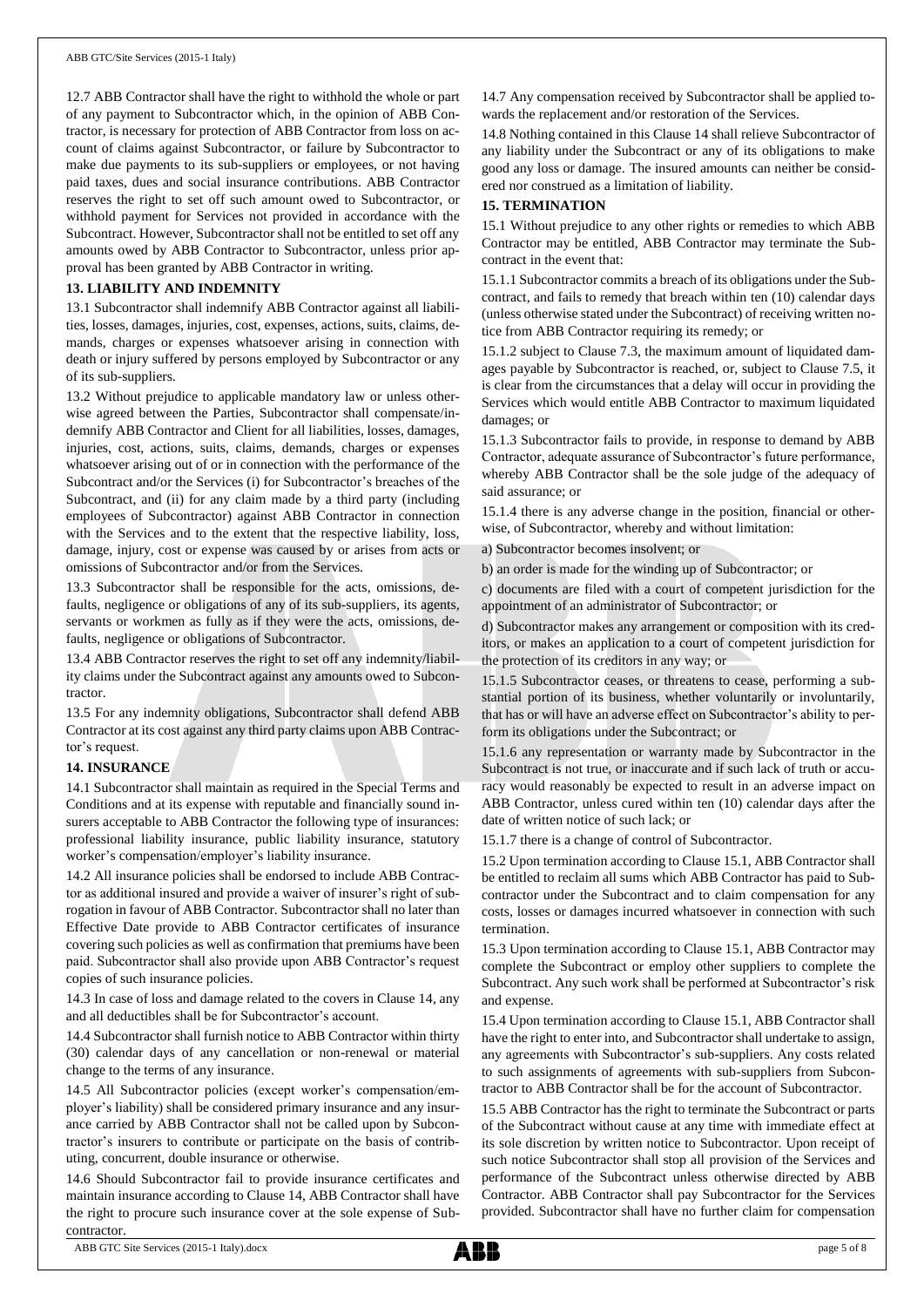due to such termination. Claims for compensation of loss of anticipated profits are excluded.

15.6 In case the Main Contract is terminated for reasons other than Subcontractor's performance and if ABB Contractor, as a result thereof, terminates the Subcontract, compensation to be paid to Subcontractor shall correspond to the compensation paid by Client to ABB Contractor for the respective part of the Subcontract.

15.7 On termination of the Subcontract, Subcontractor shall immediately deliver to ABB Contractor all copies of information or data provided by ABB Contractor to Subcontractor for the purposes of the Subcontract. Subcontractor shall certify to ABB Contractor that Subcontractor has not retained any copies of such information or data.

15.8 On termination of the Subcontract, Subcontractor shall immediately deliver to ABB Contractor all specifications, programs and other information, data, and Subcontractor Documentation regarding the Services which exist in any form whatsoever at the date of such termination, whether or not then complete.

15.9 Termination of the Subcontract, however arising, shall not affect or prejudice the accrued rights of the Parties as at termination, or the continuation of any provision expressly stated to survive, or implicitly surviving, termination.

#### **16. COMPLIANCE, INTEGRITY**

16.1 Subcontractor shall provide the Services in compliance with all relevant legislation, laws, rules, regulations, and codes of practice, guidance and other requirements of any relevant government or governmental agency. To the extent that such regulations are advisory rather than mandatory, the standard of compliance to be achieved by Subcontractor shall be in compliance with the generally accepted best practice of the relevant industry.

16.2 Subcontractor must comply with the ABB Lists of Prohibited and Restricted Substances and with the reporting and other requirements regarding Conflict Minerals made available under **[www.abb.com](http://www.abb.com/) – Supplying – Material Compliance** or otherwise and shall provide ABB Contractor with respective documents, certificates and statements if requested. Any statement made by Subcontractor to ABB Contractor (whether directly or indirectly, e. g. where applicable via the ABB Supplier Registration and Pre-Qualification System) with regard to materials used for or in connection with the Services will be deemed to be a representation under the Subcontract.

16.3 Subcontractor represents and warrants that it is knowledgeable with, and is and will remain in full compliance with all applicable trade and customs laws, regulations, instructions, and policies, including, but not limited to, securing all necessary clearance requirements, proofs of origin, export and import licenses and exemptions from, and making all proper filings with appropriate governmental bodies and/or disclosures relating to the provision of services, the release or transfer of goods, hardware, software and technology to non U.S. nationals in the U.S., or outside the U.S., the release or transfer of technology and software having U.S. content or derived from U.S. origin software or technology.

16.4 No material or equipment included in or used for the Services shall originate from any company or country listed in any relevant embargo issued by the authority in the country where the Services shall be used or an authority otherwise having influence over the equipment and material forming part of the Services. If any of the Services are or will be subject to export restrictions, it is Subcontractor's responsibility to promptly inform ABB Contractor in writing of the particulars of such restrictions.

16.5 Both Parties warrant that each will not, directly or indirectly, and that each has no knowledge that the other Party or any third parties will, directly or indirectly, make any payment, gift or other commitment to its customers, to government officials or to agents, directors and employees of each Party, or any other party in a manner contrary to applicable laws (including but not limited to the U. S. Foreign Corrupt Practices Act and, where applicable, legislation enacted by member states and signatories implementing the OECD Convention Combating Bribery of Foreign Officials), and shall comply with all relevant laws, regulations, ordinances and rules regarding bribery and corruption. Nothing in the Subcontract shall render either Party or any of its Affiliates liable to reimburse the other for any such consideration given or promised.

16.6 Subcontractor herewith acknowledges and confirms that Subcontractor has received a copy of ABB's Code of Conduct and ABB's Supplier Code of Conduct or has been provided information on how to access both ABB Codes of Conduct online under **[www.abb.com/Integ](http://www.abb.com/Integrity)[rity](http://www.abb.com/Integrity)**. Subcontractor is obliged and agrees to perform its contractual obligations in accordance with both ABB Codes of Conduct, including but without limitation to all employment, health, safety and environmental requirements specified therein.

16.7 ABB has established the following reporting channels where Subcontractor and its employees may report suspected violations of applicable laws, policies or standards of conduct: Web portal: **[www.abb.com/Integrity](http://www.abb.com/Integrity) – Reporting Channels**; telephone and mail address: specified on this Web portal.

16.8 Any violation of an obligation contained in this Clause 16 shall be a material breach of the Subcontract. Either Party's material breach shall entitle the other Party to terminate the Subcontract with immediate effect and without prejudice to any further right or remedies under such Subcontract or applicable law.

16.9 Notwithstanding anything to the contrary contained in the Subcontract, Subcontractor shall, without any limitations, indemnify and hold harmless ABB Contractor from and against any liabilities, claim, proceeding, action, fine, loss, cost or damages arising out of or relating to any such violation of the above mentioned obligations and the termination of the Subcontract, or arising from export restrictions concealed by Subcontractor. With respect to export restrictions solely attributable to ABB Contractor's use of the Services, the now said commitment shall only apply to the extent Subcontractor has knowledge of or reasonably should have been aware of such use.

### **17. ASSIGNMENT AND SUBCONTRACTING**

17.1 Subcontractor shall neither novate nor assign, subcontract, transfer, nor encumber the Subcontract nor any parts thereof (including any monetary receivables from ABB Contractor) without prior written approval of ABB Contractor.

17.2 ABB Contractor may at any time assign, novate, encumber, subcontract or deal in any other manner with all or any of its rights or obligations under the Subcontract.

#### **18. NOTICES AND COMMUNICATION**

Any notice shall (unless otherwise agreed upon) be given in the language of the Subcontract by sending the same by registered mail, courier, fax or by e-mail to the address of the relevant Party as stated in the Subcontract or to such other address as such Party may have notified in writing to the other for such purposes. E-mail and fax notices expressly require written confirmation issued by the receiving Party. Electronic read receipts may not under any circumstances be deemed as confirmation of notice. Electronic signatures shall not be valid, unless expressly agreed in writing by duly authorised representatives of the Parties.

#### **19. WAIVERS**

Failure to enforce or exercise, at any time or for any period, any term of the applicable ABB GTC/Site Services or the Subcontract does not constitute, and shall not be construed as, a waiver of such term and shall not affect the right later to enforce such term or any other term herein contained.

#### **20. GOVERNING LAW AND DISPUTE SETTLEMENT**

20.1 The Subcontract shall be governed by and construed in accordance with the laws of the country (and/or the state, as applicable) of ABB Contractor's legal registration, however under exclusion of its conflict of law rules and the United Nations Convention on International Sale of Goods.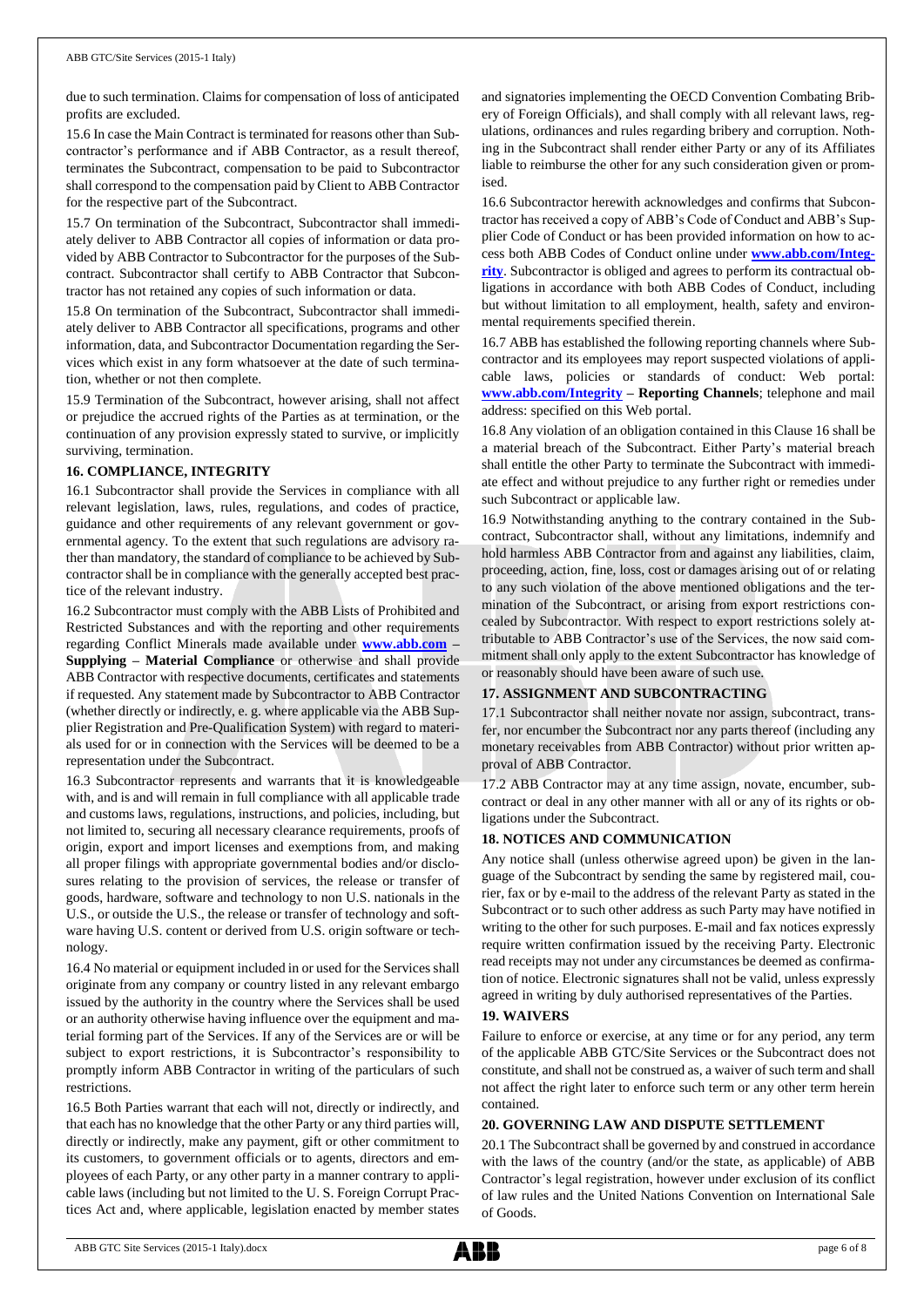20.2 For domestic dispute resolution matters, whereby ABB Contractor and Subcontractor are registered in the same country, any dispute or difference arising out of or in connection with the Subcontract, including any question regarding its existence, validity or termination or the legal relationships established by the Subcontract, which cannot be settled amicably or by mediation, shall be submitted to the jurisdiction of the competent courts at the place of ABB Contractor's registration, unless other courts or arbitration are agreed in writing between the Parties. 20.3 For cross border dispute resolution matters, whereby ABB Contractor and Subcontractor are registered in different countries, unless agreed otherwise in writing between the Parties, any dispute or difference arising out of or in connection with the Subcontract, including any question regarding its existence, validity or termination or the legal relationships established by the Subcontract, which cannot be settled amicably or by mediation, shall be finally settled under the Rules of Arbitration of the International Chamber of Commerce by three arbitrators appointed in accordance with the said Rules. The place of arbitration shall be the location where ABB Contractor is registered, unless otherwise agreed in writing. The language of the proceedings and of the award shall be English. The decision of the arbitrators shall be final and binding upon both Parties, and neither Party shall seek recourse to an ordinary state court or any other authority to appeal for revisions of the decision.

#### **21. CONFIDENTIALITY, DATA SECURITY,**

## **DATA PROTECTION**

## 21.1 Subcontractor shall:

21.1.1 Unless otherwise agreed in writing, keep in strict confidence all ABB Contractor Data and any other information concerning ABB Contractor's or its Affiliates' business, its products and/or its technologies which Subcontractor obtains in connection with the Services to be provided (whether before or after acceptance of the Subcontract). Subcontractor shall restrict disclosure of such confidential material to such of its employees, agents or subcontractors or other third parties as need to know the same for the purpose of the provision of the Services to ABB Contractor. Subcontractor shall ensure that such employees, agents, subcontractors or other third parties are subject to and comply with the same obligations of confidentiality as applicable to Subcontractor and shall be liable for any unauthorized disclosures;

21.1.2 Apply appropriate safeguards, adequate to the type of ABB Contractor Data to be protected, against the unauthorised access or disclosure of ABB Contractor Data and protect such ABB Contractor Data in accordance with the generally accepted standards of protection in the related industry, or in the same manner and to the same degree that it protects its own confidential and proprietary information – whichever standard is higher. Subcontractor may disclose confidential information to "Permitted Additional Recipients" (which means Subcontractor's authorised representatives, including auditors, counsels, consultants and advisors) provided always that such Permitted Additional Recipients sign with Subcontractor a confidentiality agreement with terms substantially similar hereto or, where applicable, are required to comply with codes of professional conduct ensuring confidentiality of such information;

21.1.3 Not (i) use ABB Contractor Data for any other purposes than for providing the Services, or (ii) reproduce the ABB Contractor Data in whole or in part in any form except as may be required by the respective contractual documents, or (iii) disclose ABB Contractor Data to any third party, except to Permitted Additional Recipients or with the prior written consent of ABB Contractor;

21.1.4 Install and update at its own costs required adequate virus protection software and operating system security patches for all computers and software utilized in connection with providing the Services;

21.1.5 Inform ABB Contractor without delay about suspicion of breaches of data security or other serious incidents or irregularities regarding any ABB Contractor Data.

21.2 Subcontractor agrees that ABB Contractor shall be allowed to provide any information received from Subcontractor to any Affiliate of ABB Contractor. Subcontractor shall obtain in advance all necessary approval or consent for ABB Contractor to provide such information to ABB Contractor's Affiliates if such information is confidential for any reason or subject to applicable data protection or privacy laws and regulations.

21.3 In case the type of ABB Contractor Data affected is particularly sensitive and therefore, according to ABB Contractor's opinion, requires a separate confidentiality and non-disclosure agreement, Subcontractor agrees to enter into such agreement. The same applies with regard to data privacy topics which are not covered by this Clause 21 and which may require a separate data processing agreement according to applicable laws and regulations.

21.4 The obligations under this Clause 21 exist for an indefinite period of time and therefore shall survive the expiration or termination of the Subcontract for any reason.

#### **22. SEVERABILITY**

The invalidity or unenforceability of any term or of any right arising pursuant to the Subcontract shall not adversely affect the validity or enforceability of the remaining terms and rights. The respective terms or rights arising pursuant to the Subcontract shall be given effect as if the invalid, illegal or unenforceable provision had been deleted and replaced by a provision with a similar economic effect to that of the deleted provision if this can be achieved by another provision.

#### **23. SURVIVAL**

23.1 Provisions of the ABB GTC/Site Services which either are expressed to survive the termination of the Subcontract or from their nature or context it is contemplated that they are to survive such termination shall remain in full force and effect notwithstanding such termination.

23.2 The obligations set forth in Clauses 11 (Warranty), 13 (Liability and Indemnity) and 21 (Confidentiality, Data Security, Data Protection) shall survive expiration and termination of the Subcontract.

### **24. ENTIRETY**

The Subcontract constitutes the entire agreement and understanding between the Parties and replaces any prior agreement, understanding or arrangement between the Parties, whether oral or in writing.

#### **25. RELATIONSHIP OF PARTIES**

The relationship of the Parties is that of independent parties dealing at arm's length and nothing in this Subcontract shall be construed to constitute any kind of an agency or partnership with ABB Contractor or Client, and Subcontractor is not authorised to represent ABB Contractor or Client.

#### **26. FURTHER ASSURANCES**

The Parties shall do and execute all such further acts and things as are reasonably required to give full effect to the rights given and the transactions contemplated by the Subcontract.

#### **27. TRACEABILITY OF FINANCIAL FLOWS FOR PUBLIC PROCUREMENT**

a) Subcontractor – in the capacity of sub-contractor/sub-supplier/subparty of ABB Contractor within the Subcontract – assumes, where applicable, all the obligations specified in art. 3 of the Law nr. 136/2010, as modified by the Law nr. 217/2010.

b) In particular, in order to ensure the traceability of financial flows aimed to prevent criminal infiltration, Subcontractor must use, for the financial movements associated to the activities of the Subcontract, one or more bank or post accounts opened at banks or at the Poste Italiane S.p.A. company dedicated, even not exclusively, to public jobs.

c) Any financial movement associated to the activities of the Subcontract shall have to be performed exclusively by means of bank or mail transfer, or through Ri.Ba. (Electronic Collection Order).

d) Any financial movement associated to the activities of the Subcontract shall have to report: the relevant tender identification code (CIG)